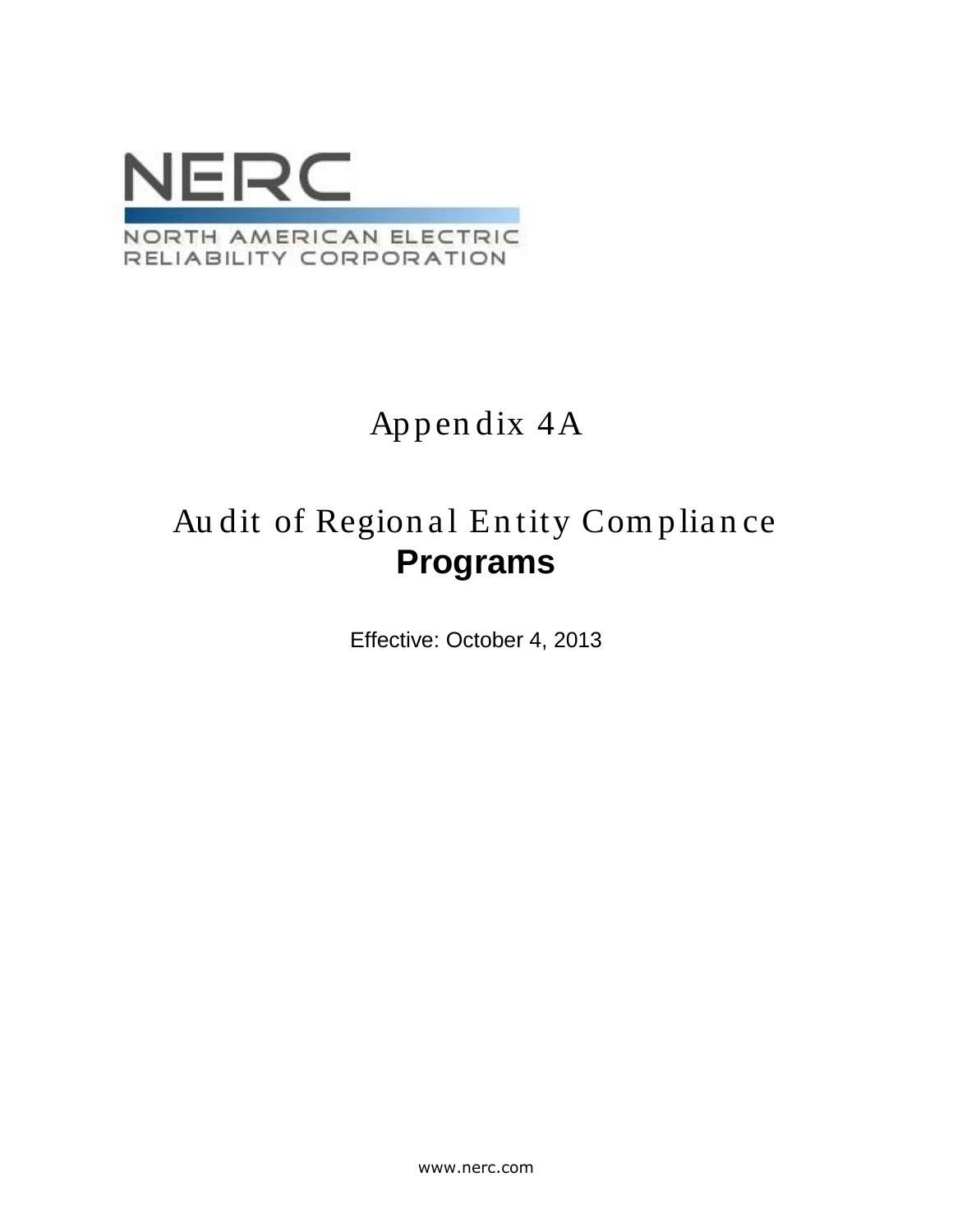#### **Overview, Objective, and Scope**

The NERC Regional Entity audit program was established to assess the Regional Entity's implementation of the NERC Compliance Monitoring and Enforcement Program (CMEP) and determine whether the program, as implemented by the Regional Entity, effectively meets the requirements under the CMEP, the NERC Rules of Procedure (ROP), and the corresponding annual Compliance Monitoring and Enforcement Program Implementation Plan. Each year, NERC establishes which Reliability Standard Requirements will be placed into the CMEP through its annual Compliance Monitoring and Enforcement Program Implementation Plan. The scope of the Regional Entity audits includes the CMEP, related sections of the ROP, the annual Compliance Monitoring and Enforcement Program Implementation Plan as approved by NERC, and additional directives provided by NERC for implementing the CMEP and related ROP sections.

## **Scheduling**

Each Regional Entity Compliance Monitoring and Enforcement Program shall be audited at least once every five years. The schedule for the Regional Entity audit program is approved by NERC staff.

### **Audit Team**

- A member of NERC staff will be designated as the audit team lead (ATL) for the Regional Entity audits. In this role, the ATL maintains oversight of the auditing process, coordinates and facilitates the audit process steps with the Applicable Governmental Authorities, the Compliance and Certification Committee (CCC), and the audited Regional Entity.
- NERC staff will conduct the audit, in whole or in part.
- NERC may use external, independent auditors to conduct the audit, in whole or in part.
- A representative from the CCC may participate as an observer, at the discretion of the CCC.
- Representatives from Applicable Governmental Authorities may participate as observers.  $\bullet$

Participation by a representative of an Applicable Governmental Authority shall be subject to the limitations of section 3.1.6 and 8.0 of Appendix 4C of the NERC Rules of Procedure regarding disclosure of non-public compliance information related to other jurisdictions.

In addition, Compliance Staff from other Regional Entities may participate as observers, with the mutual consent of NERC and of the compliance manager of the Regional Entity being audited.

#### **Planning or Pre-Audit**

At least sixty (60) days prior to the on-site audit, the NERC ATL shall send a notification of intent to audit letter to the CEO of the Regional Entity to be audited, containing the scope of the audit and key audit dates; and shall send to the audited Regional Entity: (i) pre-audit questionnaire(s), and (ii) request(s) for information. The audited Regional Entity returns a